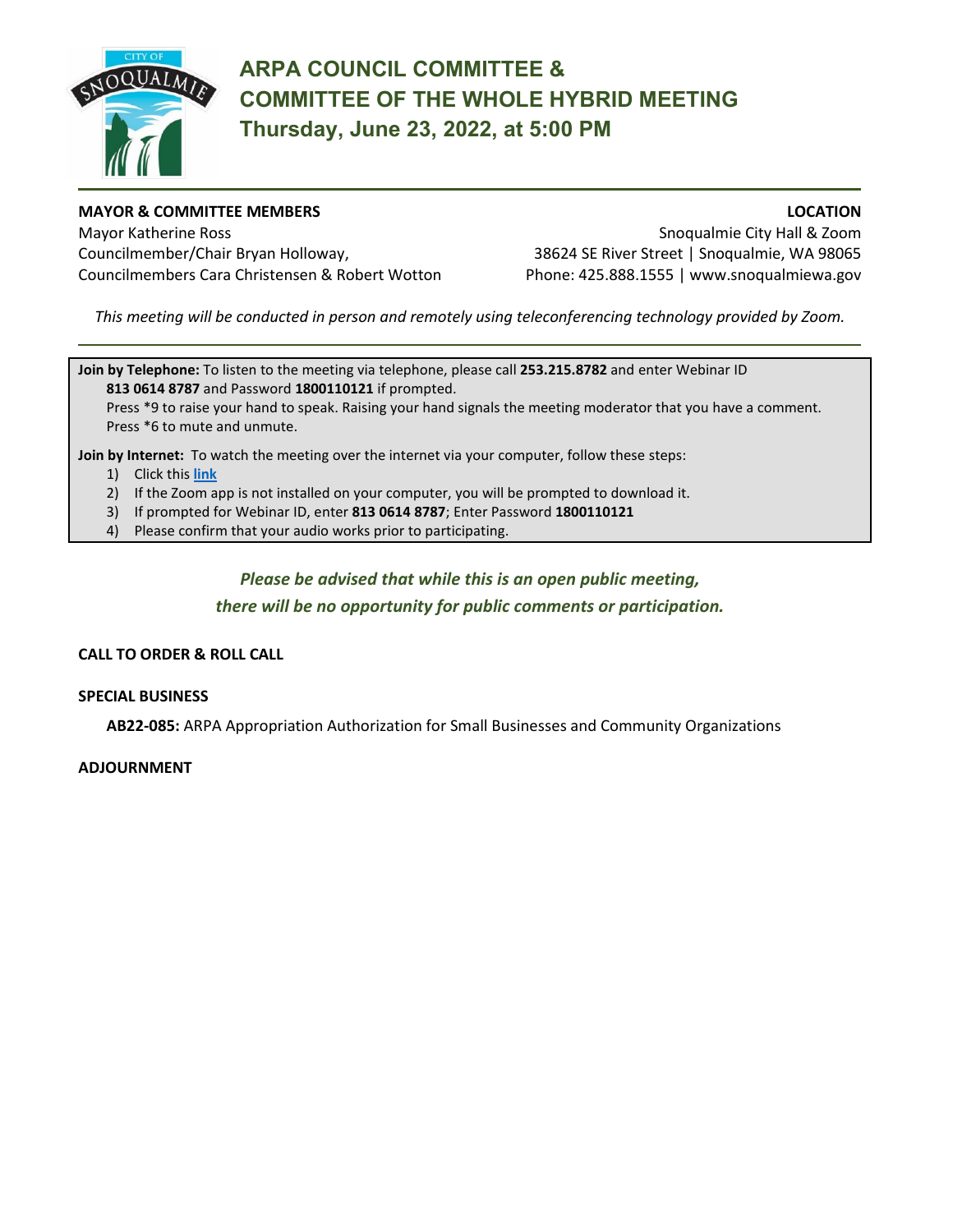

# **BUSINESS OF THE CITY COUNCIL CITY OF SNOQUALMIE**

**AB22-085 June 27, 2022 Committee Report**

## **AGENDA BILL INFORMATION**

| TITLE:<br><b>RECOMMENDED</b> | AB22-085: ARPA Appropriation Authorization for Small<br><b>Businesses and Community Organizations</b><br>Authorize the appropriation of \$749,931 of ARPA funding for | Discussion Only<br><b>Action Needed:</b><br>⊠<br>Motion<br>$\bowtie$ |          |  |
|------------------------------|-----------------------------------------------------------------------------------------------------------------------------------------------------------------------|----------------------------------------------------------------------|----------|--|
| <b>ACTION:</b>               | the Snoqualmie Small Business and Community Organization<br>fund.                                                                                                     | Ordinance<br>Resolution                                              |          |  |
| <b>REVIEW:</b>               | Department Director/Peer                                                                                                                                              | Jen Ferguson                                                         | 6/6/2022 |  |
|                              |                                                                                                                                                                       |                                                                      |          |  |
|                              | Finance                                                                                                                                                               | Drew Bouta                                                           | 6/6/2022 |  |
|                              | Legal                                                                                                                                                                 |                                                                      |          |  |
|                              | 6/6/2022<br>City Administrator<br>Mike Sauerwein                                                                                                                      |                                                                      |          |  |

| DEPARTMENT:             | Finance                                  |                                                          |  |            |  |
|-------------------------|------------------------------------------|----------------------------------------------------------|--|------------|--|
| <b>STAFF:</b>           | Samantha Brumfield, Recovery Coordinator |                                                          |  |            |  |
| <b>COMMITTEE:</b>       | <b>ARPA Council Committee</b>            | <b>COMMITTEE DATE:</b><br>June 9, 2022 and June 16, 2022 |  |            |  |
| <b>COUNCIL LIAISON:</b> | Bryan Holloway<br>Cara Christensen       |                                                          |  | Rob Wotton |  |
| l exhibits:             | 1. ARPA Scoring Matrix                   |                                                          |  |            |  |

**AMOUNT OF EXPENDITURE \$749,931 AMOUNT BUDGETED** \$ 1,905,000 **APPROPRIATION REQUESTED \$ 0** 

## **SUMMARY**

## **SUMMARY STATEMENT**

The purpose of this agenda bill is to authorize the expenditure of ARPA (American Rescue Plan Act) funds to support small businesses and community organizations in the City of Snoqualmie.

## **BACKGROUND**

On June 16, 2021, the City received \$1,905,000 in a first "tranche" of ARPA funding through the U.S. Department of the Treasury. On November 8, 2021, the City Council authorized a budget amendment that appropriated the ARPA funds received in a newly established fund called the "ARPA Covid Local Recovery Fund" (#150) for disbursement internally and externally on eligible uses.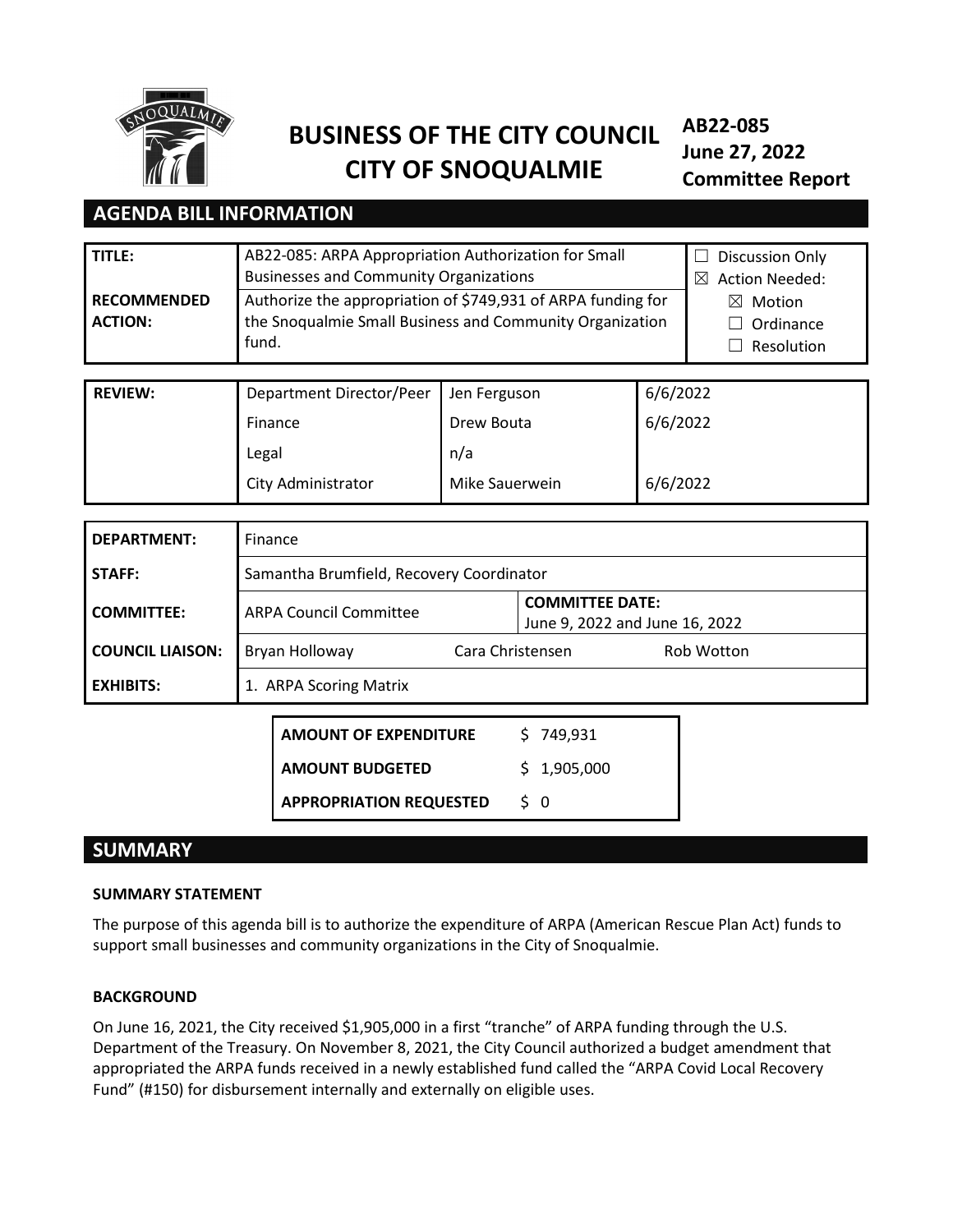On October 8, 2021, the City requested applications from businesses, non-profit organizations, and residents to assess community needs. Based on the response from the community at that time, up to \$950,000 of the ARPA funds were earmarked for community relief grants to help small businesses, non-profit organizations, and residential households recover from the negative economic impacts of the COVID-19 pandemic.

Council [Resolution No. 1614,](https://library.municode.com/wa/snoqualmie/munidocs/munidocs?nodeId=4a28759c50903) adopted April 25, 2022, established a small business and community organization support program in response to the public health COVID-19 Pandemic. Resolution No. 1614 also authorized the Mayor and City Administration to negotiate a contract with Helping Hands, a local social service organization. Helping Hands will serve in a contractor role to qualify individuals and households so that the City may administer rent or mortgage relief of up to \$5,000 per household.

## **ANALYSIS**

The Eligibility Criteria (established in [Resolution No. 1614\)](https://library.municode.com/wa/snoqualmie/munidocs/munidocs?nodeId=4a28759c50903) was applied to all applications received by the community. This objective scoring process ensured funds were distributed in a method that is equitable, transparent, and accountable to the community. Relief funding awards, of up to \$25,000 for eligible small businesses/nonprofits, have been determined by the committee.

## **BUDGET IMPACTS**

The Administration recommends authorizing the expenditure of ARPA funds in the amount of \$749,931 to support small businesses and community organizations in Snoqualmie. The City appropriated \$1,905,000 in the 2021-2022 Biennial Budget for eligible ARPA uses and has incurred nearly \$34,000 to-date. As a result, the City has a remaining allocation of \$1,871,000 and after accounting for \$749,931 proposed in this agenda bill, the remaining budget of \$1,121,069 is available. Therefore, sufficient appropriation exists within the current 2021-2022 Biennial Budget (ARPA Covid Local Recovery Fund (#150)) to fund the expenditures.

## **NEXT STEPS**

The Administration will draft contracts for small businesses and non-profits and distribute funds.

## **RECOMMENDED ACTION**

Move to authorize the appropriation of \$749,931 of ARPA funding for the Snoqualmie Small Business and Community Organization fund.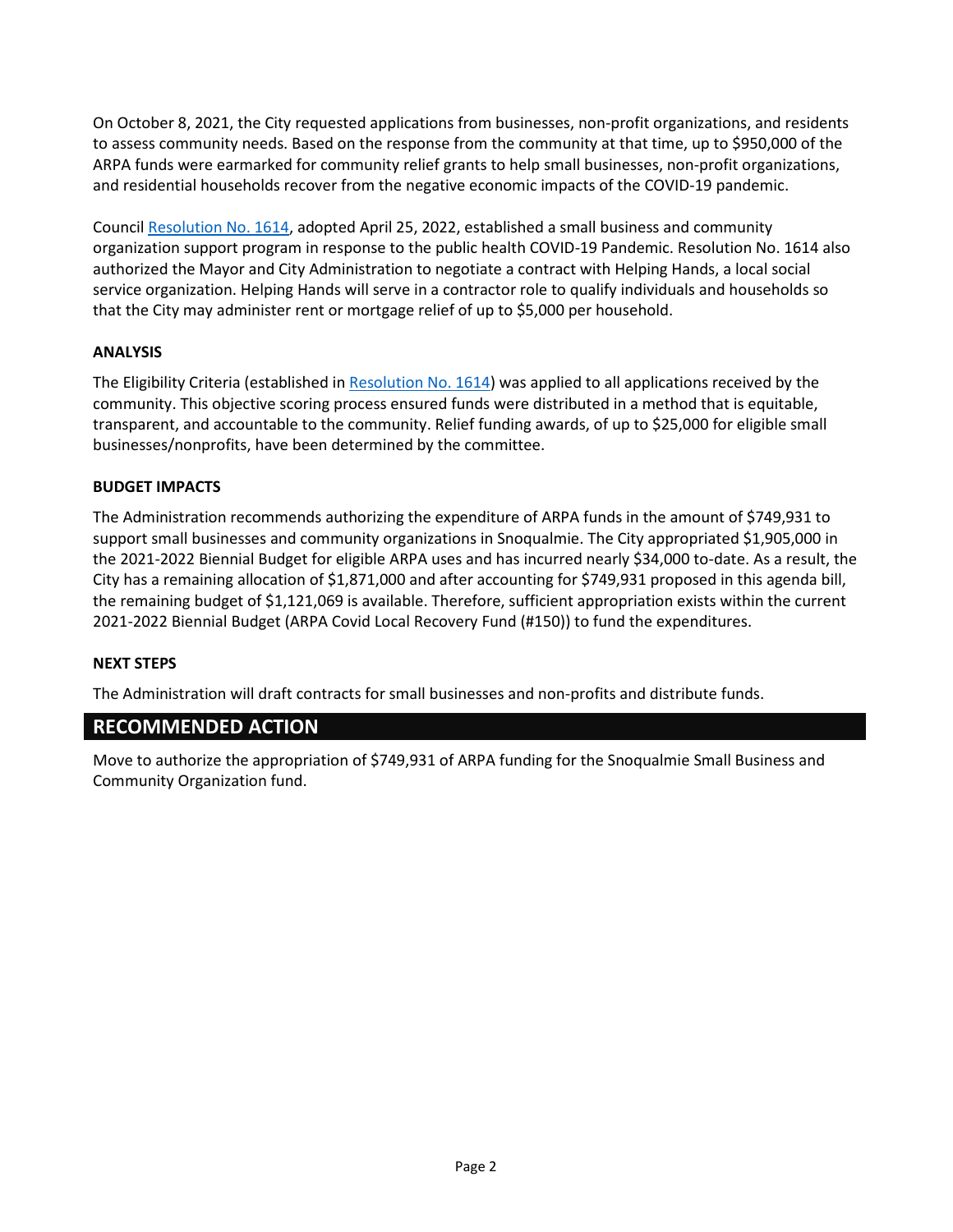| City of                |                               | Snoqualmie                              |                                                      |
|------------------------|-------------------------------|-----------------------------------------|------------------------------------------------------|
| <b>Program Name</b>    |                               | <b>ARPA (SLFRF)</b>                     |                                                      |
| <b>Decision Matrix</b> |                               | <b>Small Business &amp; Non-Profit</b>  |                                                      |
|                        |                               |                                         |                                                      |
|                        |                               |                                         |                                                      |
|                        |                               |                                         | Max distribution: \$25,000 for Small Business & Non- |
|                        | <b>Funds Allocation Table</b> | Profits \$50,000 for Anchor Non-Profits |                                                      |
|                        |                               | <b>Distribution</b>                     |                                                      |
|                        | <b>Score</b>                  | <b>Amount</b>                           |                                                      |
|                        | 20 to 25                      | up to \$25,000                          |                                                      |
|                        | 14 to 19                      | up to \$20,000                          |                                                      |
|                        | 8 to 13                       | up to \$15,000                          |                                                      |
|                        | 1 to 7                        | up to \$10,000                          |                                                      |

|                             | Criteria 1                         | <b>Criteria 2</b>                               | Criteria 3                                    | Criteria 4                                |                  |
|-----------------------------|------------------------------------|-------------------------------------------------|-----------------------------------------------|-------------------------------------------|------------------|
| <b>Criteria Description</b> | <b>Sustainability</b><br>& Capital | <b>Brick &amp; Mortar/</b><br><b>Snoqualmie</b> | <b>Demonstrated</b><br><b>Loss of Revenue</b> | <b>Community Based</b><br><b>Industry</b> |                  |
|                             | Investment                         | <b>Address</b>                                  |                                               |                                           |                  |
|                             |                                    |                                                 |                                               |                                           | Weighted         |
|                             | Criteria 1                         | Criteria 2                                      | Criteria 3                                    | Criteria 4                                | <b>Score Max</b> |
| Weight                      | 12                                 | 8                                               |                                               | D                                         | 30               |
|                             | 40%                                | 27%                                             | 13%                                           | 20%                                       | 100%             |

| <b>Ranking Scale</b>            | $5 =$ Expanding<br>service<br>$3 =$ Equipment<br>or storefront<br>improvement<br>$1 =$ Staff or<br>other<br>investment<br>$0 = None$ | $5 = Both$<br>$3 =$ Snoqualmie<br><b>Address only</b><br>$1 =$ Brick & Mortar<br>with no<br><b>Snoqualmie</b><br>address, but serves<br><b>SnoValley</b><br>$0 = Other$ | $5 = 50\%$ loss<br>$3 = 25% - 50%$<br><b>loss</b><br>$1 = 25\%$ loss<br>$0 = No$ loss | 5 = Childcare OR<br><b>Speciality good/service</b><br>$3 =$ Restaurant<br>$1 =$ Grocery, gas, coffee<br>stand<br>$0 =$ Other | <b>Ranking</b><br><b>Score Max</b><br>20 |
|---------------------------------|--------------------------------------------------------------------------------------------------------------------------------------|-------------------------------------------------------------------------------------------------------------------------------------------------------------------------|---------------------------------------------------------------------------------------|------------------------------------------------------------------------------------------------------------------------------|------------------------------------------|
| <b>Applicants &amp; Scoring</b> | <b>Score</b>                                                                                                                         | <b>Recommended</b><br>Award                                                                                                                                             |                                                                                       |                                                                                                                              |                                          |
| Snoqualmie Brewery              | 23                                                                                                                                   | \$25,000                                                                                                                                                                |                                                                                       |                                                                                                                              |                                          |
| <b>Andre's Cleaners</b>         | 20                                                                                                                                   | \$25,000                                                                                                                                                                |                                                                                       |                                                                                                                              |                                          |
| <b>Buckshot Honey</b>           | 18                                                                                                                                   | \$20,000                                                                                                                                                                |                                                                                       |                                                                                                                              |                                          |
| <b>SWC Properties</b>           | 12                                                                                                                                   | \$0                                                                                                                                                                     |                                                                                       |                                                                                                                              |                                          |
| <b>WG Wines</b>                 | 23                                                                                                                                   | \$25,000                                                                                                                                                                |                                                                                       |                                                                                                                              |                                          |
| Down to Earth                   | 18                                                                                                                                   | \$5,200                                                                                                                                                                 |                                                                                       |                                                                                                                              |                                          |
| <b>AAHAAR</b>                   | 18                                                                                                                                   | \$20,124                                                                                                                                                                |                                                                                       |                                                                                                                              |                                          |
| <b>Admiral Enterprises</b>      | 4                                                                                                                                    | \$0                                                                                                                                                                     |                                                                                       |                                                                                                                              |                                          |
| <b>Bindlestick</b>              | 20                                                                                                                                   | \$12,000                                                                                                                                                                |                                                                                       |                                                                                                                              |                                          |
| <b>Brewed Awakening</b>         | 9                                                                                                                                    | \$7,500                                                                                                                                                                 |                                                                                       |                                                                                                                              |                                          |
| <b>Cafe Minee</b>               | 14                                                                                                                                   | \$0                                                                                                                                                                     |                                                                                       |                                                                                                                              |                                          |
| Carousel                        | 14                                                                                                                                   | \$20,124                                                                                                                                                                |                                                                                       |                                                                                                                              |                                          |
| Chickadee Market LLC            | 14                                                                                                                                   | \$5,000                                                                                                                                                                 |                                                                                       |                                                                                                                              |                                          |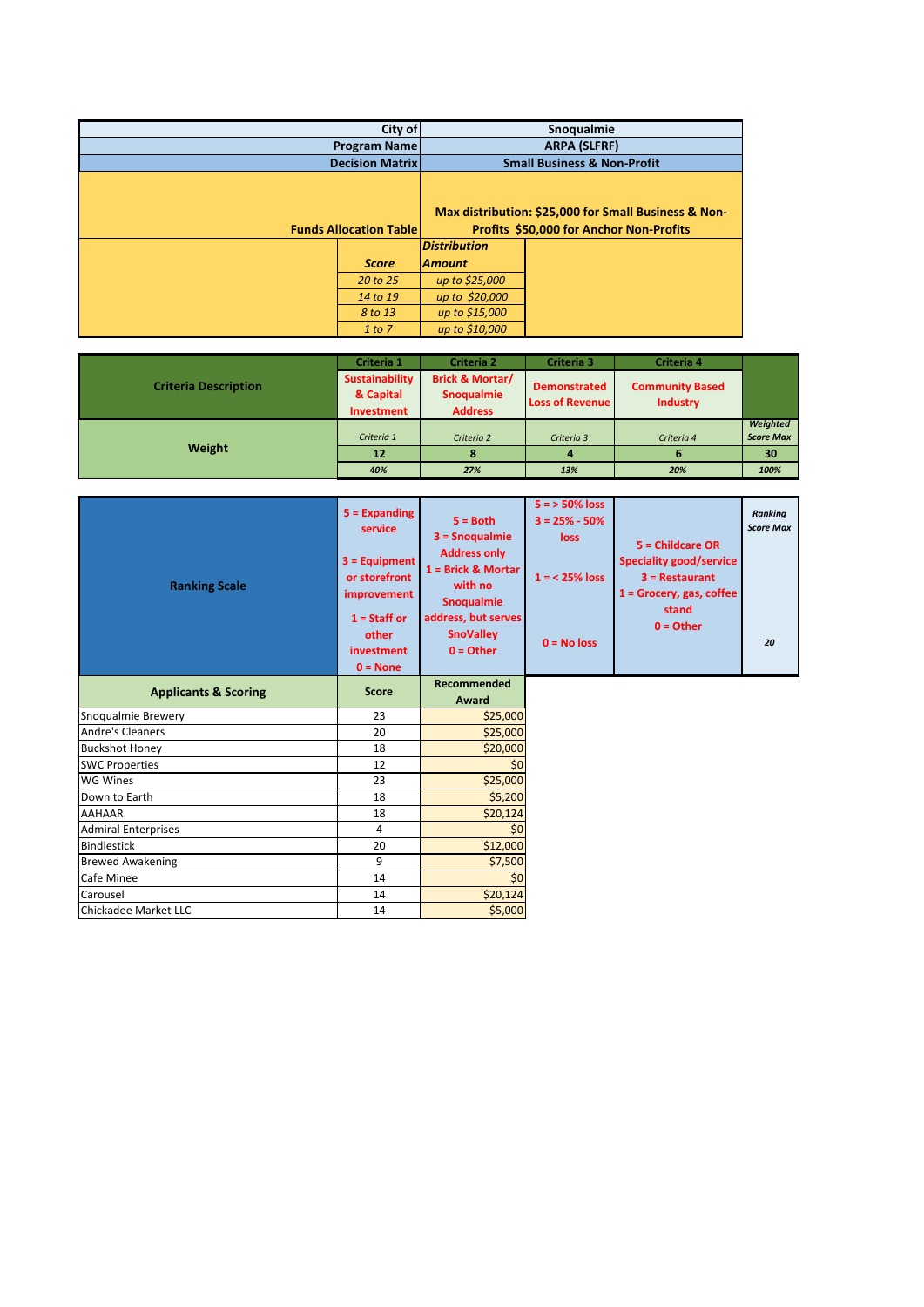| <b>Applicants &amp; Scoring</b>                  | <b>Score</b>    | <b>Recommended</b> |
|--------------------------------------------------|-----------------|--------------------|
|                                                  |                 | <b>Award</b>       |
| Dark Horse Brew                                  | 9               | \$7,500            |
| <b>DMW Martial Arts</b>                          | 15              | \$12,500           |
| Dough Gals (Mezzaluna)                           | 13              | \$14,665           |
| Education for a Brighter Future (Goddard School) | 20              | \$25,000           |
| Edvantage Plus (Mathnasium)                      | 18              | \$8,000            |
| El Tacontento LLC dba Sahara Pizza and Bowling   | 15              | \$5,000            |
| <b>Explore and Grow Learning Center LLC</b>      | 23              | \$25,000           |
| Fitness Pro Snoqualmie LLC (Anytime Fitness)     | 16              | \$20,124           |
| Gateway Gas and Deli                             | 9               | \$14,665           |
| Gesualdo LLC (Francesco's)                       | 20              | \$5,000            |
| Happy at the Bay Teriyaki (Asian Live)           | 14              | \$15,000           |
| Himitsu Teriyaki (Crystal Teriyaki)              | 11              | \$10,000           |
| <b>HSDMA Downtown Merchants</b>                  | 17              | \$10,000           |
| Infusion Bar & Grill (DnB Enterprise)            | 17              | \$20,124           |
| Issar LLC (Subway)                               | 11              | \$14,665           |
| Joyful Noise Home Daycare                        | 17              | \$5,000            |
| KidsCove                                         | 19              | \$14,000           |
| Mohamed Tuffa (Uber)                             | 6               | \$0                |
| OrangeChild                                      | 4               | \$0                |
| Pineapple Life                                   | 16              | \$20,124           |
| Positive Ally Learning Center (Zakit LLC)        | 17              | \$20,124           |
| Reclaimed a Wellness Space                       | 19              | \$10,000           |
| Ridge Cupbob and Ramen (Garden Inc)              | 15              | \$10,000           |
| Snoqualmie Herfy's                               | 14              | \$10,000           |
| Snoqualmie Ice Cream (Snoqualmie Holdings)       | 19              | \$5,000            |
| Snoqualmie Nails                                 | 10              | \$14,665           |
| Tinnea & Associates                              | 10              | \$14,665           |
| <b>Subtotals</b>                                 |                 | \$495,767          |
|                                                  |                 |                    |
| <b>NonProfits</b>                                |                 |                    |
| CarePoint Clinic                                 | 13              | \$5,000            |
| Church on the Ridge (Kids Club)                  | 13              | \$0                |
| <b>Empower Youth Network</b>                     | 15              | \$20,000           |
| <b>Encompass NW</b>                              | 14              | \$15,000           |
| <b>Helping Hands Ministry</b>                    | 12              | \$0                |
| Mamma's Hands                                    | 13              | \$10,000           |
| <b>Meadowbrook Farm Preservation Assoc</b>       | 22              | \$12,000           |
| Rotary Club of Snoqualmie Valley                 | 9               | \$0                |
| Snoqualmie Valley Eagles 3529                    | 18              | \$10,000           |
| Snoqualmie Valley Food Bank                      | 16              | \$15,000           |
| Snoqualmie Valley Shelter Services               | 25              | \$25,000           |
| Snoqualmie Valley YMCA                           | 25              | \$25,000           |
| Snoqualmie Valley Chamber of Commerce            | 13              | \$14,665           |
| Tolt Congregational United Church of Christ      | $\mathbf{1}$    | \$2,500            |
| <b>Anchor Nonprofits</b>                         |                 |                    |
| <b>NW Railway Museum</b>                         | 20              | \$50,000           |
| Sno King Ice Arena                               | 16              | \$50,000           |
|                                                  | <b>Subtotal</b> | \$254,165          |
|                                                  |                 |                    |
|                                                  |                 |                    |
|                                                  | <b>TOTAL</b>    | \$749,931          |

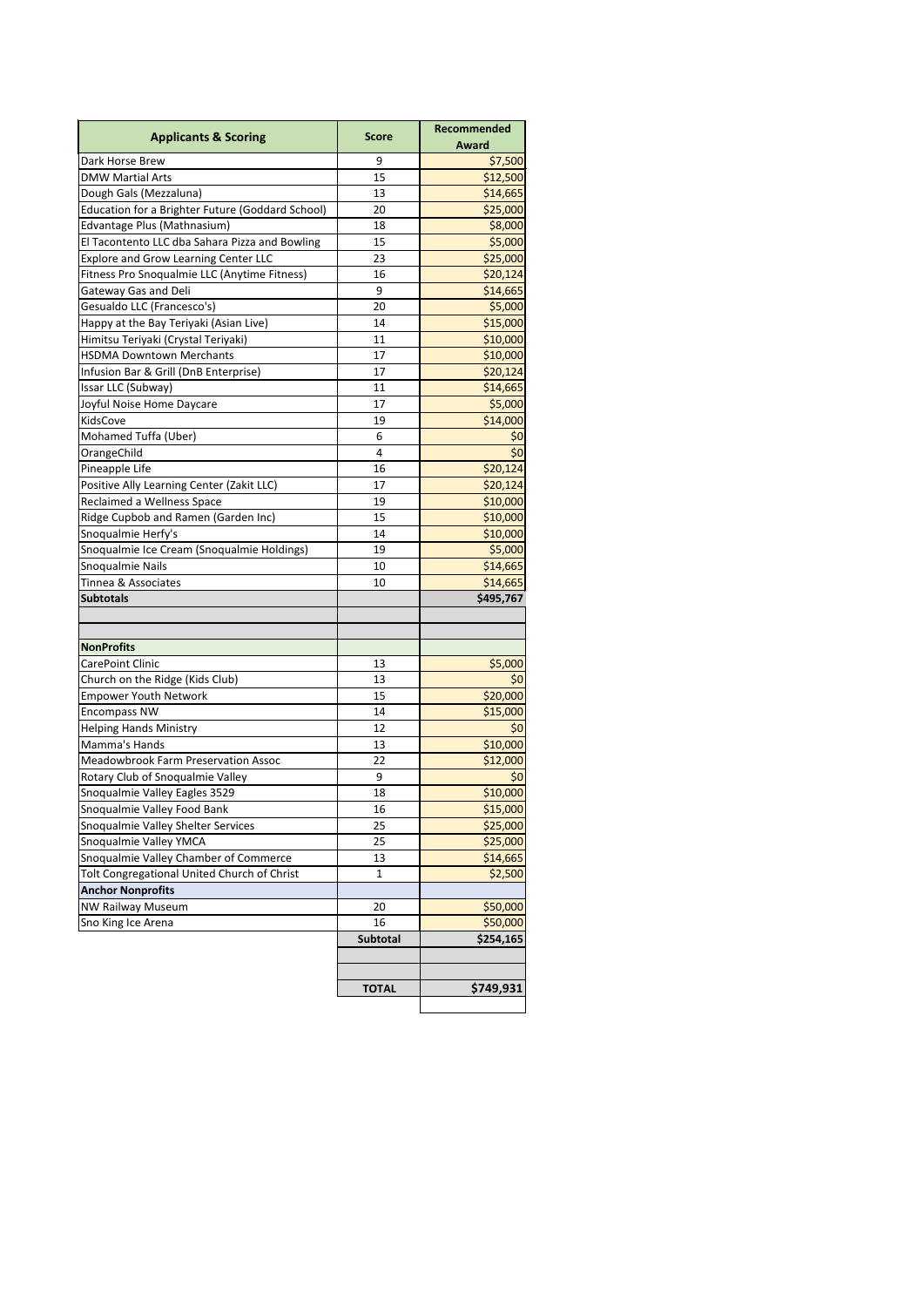| City of                |                               | Snoqualmie                              |                                                      |
|------------------------|-------------------------------|-----------------------------------------|------------------------------------------------------|
| <b>Program Name</b>    |                               | <b>ARPA (SLFRF)</b>                     |                                                      |
| <b>Decision Matrix</b> |                               | <b>Small Business &amp; Non-Profit</b>  |                                                      |
|                        |                               |                                         | Max distribution: \$25,000 for Small Business & Non- |
|                        | <b>Funds Allocation Table</b> | Profits \$50,000 for Anchor Non-Profits |                                                      |
|                        |                               | <b>Distribution</b>                     |                                                      |
|                        | <b>Score</b>                  | <b>Amount</b>                           |                                                      |
|                        | 20 to 25                      | up to \$25,000                          |                                                      |
|                        | 14 to 19                      | up to \$20,000                          |                                                      |
| 8 to 13                |                               | up to \$15,000                          |                                                      |
|                        | 1 to 7                        | up to \$10,000                          |                                                      |

|                             | Criteria 1                                       | <b>Criteria 2</b>                                                 | <b>Criteria 3</b>                             | <b>Criteria 4</b>                         |                  |
|-----------------------------|--------------------------------------------------|-------------------------------------------------------------------|-----------------------------------------------|-------------------------------------------|------------------|
| <b>Criteria Description</b> | <b>Sustainability</b><br>& Capital<br>Investment | <b>Brick &amp; Mortar/</b><br><b>Snoqualmie</b><br><b>Address</b> | <b>Demonstrated</b><br><b>Loss of Revenue</b> | <b>Community Based</b><br><b>Industry</b> |                  |
|                             |                                                  |                                                                   |                                               |                                           | Weighted         |
| Weight                      | Criteria 1                                       | Criteria 2                                                        | Criteria 3                                    | Criteria 4                                | <b>Score Max</b> |
|                             | 12                                               | \$8                                                               | 4                                             | ь                                         | 30               |
|                             | 40%                                              | \$0                                                               | 13%                                           | 20%                                       | 100%             |

| <b>Ranking Scale</b>                             | $5 =$ Expanding<br>service<br>$3 =$ Equipment<br>or storefront<br>improvement<br>$1 =$ Staff or<br>other<br>investment<br>$0 = None$ | $5 = Both$<br>$3 =$ Snoqualmie<br><b>Address only</b><br>$1 =$ Brick & Mortar<br>with no Snoqualmie<br>address, but serves<br><b>SnoValley</b><br>$0 = Other$ | $5 = 50\%$ loss<br>$3 = 25% - 50%$<br><b>loss</b><br>$1 = 25\%$ loss<br>$0 = No$ loss | 5 = Childcare OR<br><b>Speciality good/service</b><br>$3 =$ Restaurant<br>$1 =$ Grocery, gas, coffee<br>stand<br>$0 = Other$ | <b>Ranking</b><br><b>Score Max</b><br>20 |
|--------------------------------------------------|--------------------------------------------------------------------------------------------------------------------------------------|---------------------------------------------------------------------------------------------------------------------------------------------------------------|---------------------------------------------------------------------------------------|------------------------------------------------------------------------------------------------------------------------------|------------------------------------------|
| <b>Applicants &amp; Scoring</b>                  | <b>Score</b>                                                                                                                         | <b>Recommended</b><br>Award                                                                                                                                   |                                                                                       |                                                                                                                              |                                          |
| Snoqualmie Brewery                               | 23                                                                                                                                   | \$25,000                                                                                                                                                      |                                                                                       |                                                                                                                              |                                          |
| <b>Andre's Cleaners</b>                          | 20                                                                                                                                   | \$25,000                                                                                                                                                      |                                                                                       |                                                                                                                              |                                          |
| <b>Buckshot Honey</b>                            | 18                                                                                                                                   | \$19,598                                                                                                                                                      |                                                                                       |                                                                                                                              |                                          |
| <b>SWC Properties</b>                            | 12                                                                                                                                   | \$8,190                                                                                                                                                       |                                                                                       |                                                                                                                              |                                          |
| <b>WG Wines</b>                                  | 23                                                                                                                                   | \$25,000                                                                                                                                                      |                                                                                       |                                                                                                                              |                                          |
| Down to Earth                                    | 18                                                                                                                                   | \$5,200                                                                                                                                                       |                                                                                       |                                                                                                                              |                                          |
| <b>AAHAAR</b>                                    | 18                                                                                                                                   | \$19,598                                                                                                                                                      |                                                                                       |                                                                                                                              |                                          |
| <b>Admiral Enterprises</b>                       | 4                                                                                                                                    | \$0                                                                                                                                                           |                                                                                       |                                                                                                                              |                                          |
| <b>Bindlestick</b>                               | 20                                                                                                                                   | \$12,000                                                                                                                                                      |                                                                                       |                                                                                                                              |                                          |
| <b>Brewed Awakening</b>                          | 9                                                                                                                                    | \$7,439                                                                                                                                                       |                                                                                       |                                                                                                                              |                                          |
| <b>Cafe Minee</b>                                | 14                                                                                                                                   | \$0                                                                                                                                                           |                                                                                       |                                                                                                                              |                                          |
| Carousel                                         | 14                                                                                                                                   | \$19,598                                                                                                                                                      |                                                                                       |                                                                                                                              |                                          |
| Chickadee Market LLC                             | 14                                                                                                                                   | \$5,000                                                                                                                                                       |                                                                                       |                                                                                                                              |                                          |
| Dark Horse Brew                                  | 9                                                                                                                                    | \$7,439                                                                                                                                                       |                                                                                       |                                                                                                                              |                                          |
| <b>DMW Martial Arts</b>                          | 15                                                                                                                                   | \$12,500                                                                                                                                                      |                                                                                       |                                                                                                                              |                                          |
| Dough Gals (Mezzaluna)                           | 13                                                                                                                                   | \$14,139                                                                                                                                                      |                                                                                       |                                                                                                                              |                                          |
| Education for a Brighter Future (Goddard School) | 20                                                                                                                                   | \$25,000                                                                                                                                                      |                                                                                       |                                                                                                                              |                                          |
| Edvantage Plus (Mathnasium)                      | 18                                                                                                                                   | \$8,000                                                                                                                                                       |                                                                                       |                                                                                                                              |                                          |
| El Tacontento LLC dba Sahara Pizza and Bowling   | 15                                                                                                                                   | \$5,000                                                                                                                                                       |                                                                                       |                                                                                                                              |                                          |
| <b>Explore and Grow Learning Center LLC</b>      | 23                                                                                                                                   | \$25,000                                                                                                                                                      |                                                                                       |                                                                                                                              |                                          |
| Fitness Pro Snoqualmie LLC (Anytime Fitness)     | 16                                                                                                                                   | \$19,598                                                                                                                                                      |                                                                                       |                                                                                                                              |                                          |
| <b>Gateway Gas and Deli</b>                      | 9                                                                                                                                    | \$14,139                                                                                                                                                      |                                                                                       |                                                                                                                              |                                          |
| Gesualdo LLC (Francesco's)                       | 20                                                                                                                                   | \$5,000                                                                                                                                                       |                                                                                       |                                                                                                                              |                                          |
| Happy at the Bay Teriyaki (Asian Live)           | 14                                                                                                                                   | \$14,882                                                                                                                                                      |                                                                                       |                                                                                                                              |                                          |
| Himitsu Teriyaki (Crystal Teriyaki)              | 11                                                                                                                                   | \$9,672                                                                                                                                                       |                                                                                       |                                                                                                                              |                                          |
| <b>HSDMA Downtown Merchants</b>                  | 17                                                                                                                                   | \$10,000                                                                                                                                                      |                                                                                       |                                                                                                                              |                                          |
| Infusion Bar & Grill (DnB Enterprise)            | 17                                                                                                                                   | \$19,598                                                                                                                                                      |                                                                                       |                                                                                                                              |                                          |
| Issar LLC (Subway)                               | 11                                                                                                                                   | \$14,139                                                                                                                                                      |                                                                                       |                                                                                                                              |                                          |